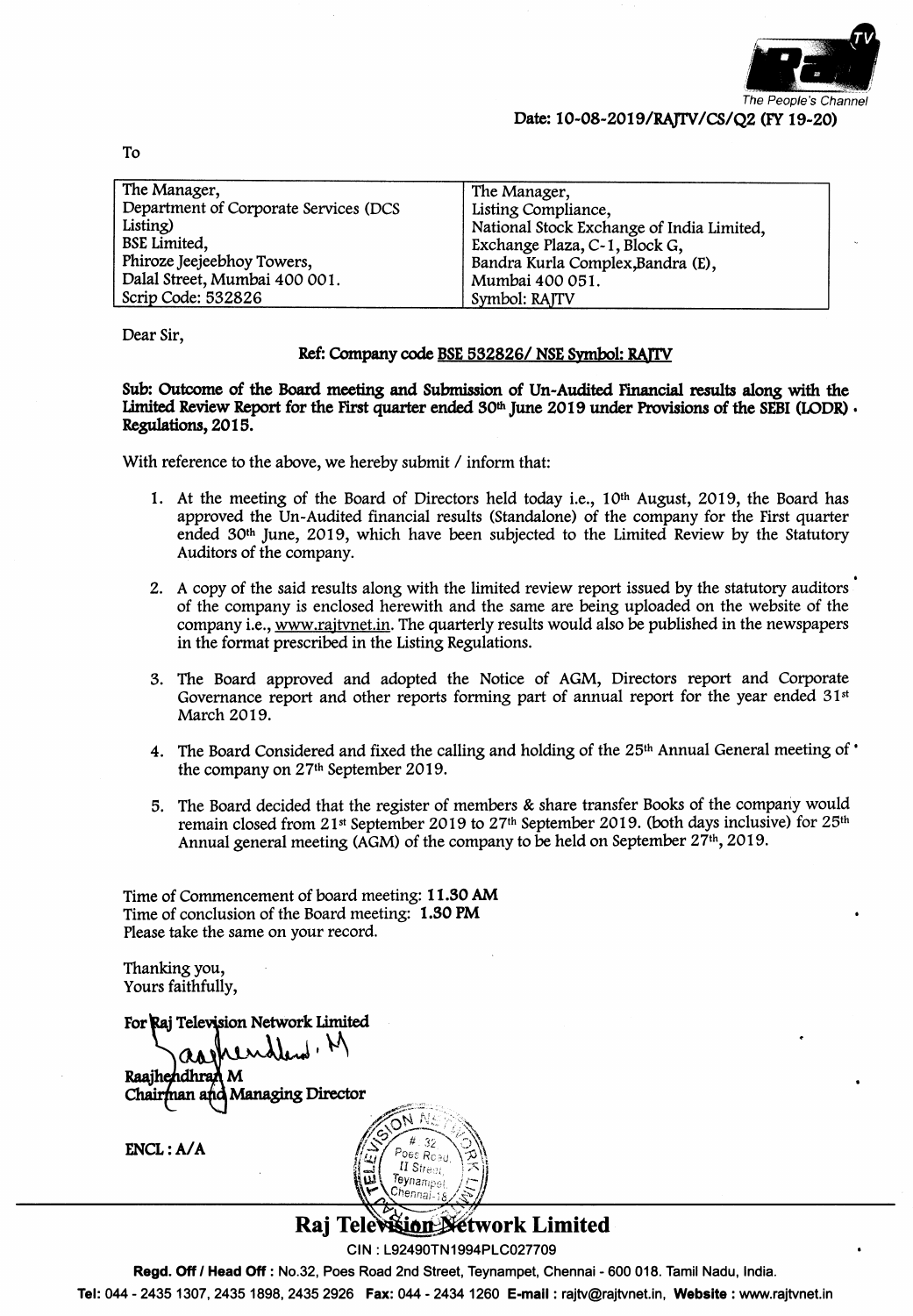

 $\lambda$ 

| Raj Television Network Limited<br>Scrip Code: BSE- 532826, RAJ TV, Scrip ID: NSE - RAJTV EQ<br><b>Rupees in Lakhs except EPS and Share Holding Data)</b><br>Statement of Un - audited Financial Results for the Quarter ended 30th June 2019 (Stand Alone) |          |          |          |          |                           |                                         |                                             |                                                   |                                        |
|------------------------------------------------------------------------------------------------------------------------------------------------------------------------------------------------------------------------------------------------------------|----------|----------|----------|----------|---------------------------|-----------------------------------------|---------------------------------------------|---------------------------------------------------|----------------------------------------|
|                                                                                                                                                                                                                                                            |          |          |          |          | <b>Particulars</b>        | For the Quarter Ended<br>30th June 2019 | For the Quarter<br>ended<br>31st March 2019 | For the Quarter<br><b>Ended</b><br>30th June 2018 | For the Year, Ended<br>31st March 2019 |
|                                                                                                                                                                                                                                                            |          |          |          |          | Refer notes annexed       | <b>Unaudited</b>                        | Audited                                     | <b>Unaudited</b>                                  | <b>Audited</b>                         |
|                                                                                                                                                                                                                                                            |          |          |          |          | 1. Income from Operations | 1,704.03                                | 2,280.19                                    | 1,063.45                                          | 6,220.00                               |
| 2. Other Income                                                                                                                                                                                                                                            | 2.87     | 10.99    | 18.71    | 133.84   |                           |                                         |                                             |                                                   |                                        |
| 3. Total Income from Operation (Net) (1+2)                                                                                                                                                                                                                 | 1,706.91 | 2,291.17 | 1,082.16 | 6,353.84 |                           |                                         |                                             |                                                   |                                        |
| 4.Expenses                                                                                                                                                                                                                                                 |          |          |          |          |                           |                                         |                                             |                                                   |                                        |
| (a) Cost of Revenue                                                                                                                                                                                                                                        | 277.56   | 370.10   | 733.19   | 1,833.63 |                           |                                         |                                             |                                                   |                                        |
| (b) Employee benefits expense                                                                                                                                                                                                                              | 494.76   | 607.40   | 503.29   | 2,111.28 |                           |                                         |                                             |                                                   |                                        |
| (c) Finance Costs                                                                                                                                                                                                                                          | 118.70   | 119.37   | 132.08   | 500.31   |                           |                                         |                                             |                                                   |                                        |
| (d) Depreciation and amortisation expense                                                                                                                                                                                                                  | 169.89   | 159.73   | 166.01   | 627.12   |                           |                                         |                                             |                                                   |                                        |
| (e) Administrative and other expenses                                                                                                                                                                                                                      | 560.67   | 257.66   | 236.30   | 921.22   |                           |                                         |                                             |                                                   |                                        |
| <b>Total Expenses</b>                                                                                                                                                                                                                                      | 1,621.59 | 1,514.26 | 1,770.87 | 5,993.56 |                           |                                         |                                             |                                                   |                                        |
| 5. Profit / (Loss) Before Tax (3-4)                                                                                                                                                                                                                        | 85.32    | 776.91   | (688.71) | 360.28   |                           |                                         |                                             |                                                   |                                        |
| <b>6.Tax Expenses</b>                                                                                                                                                                                                                                      |          |          |          |          |                           |                                         |                                             |                                                   |                                        |
| (a) Current Tax                                                                                                                                                                                                                                            |          | 26.23    |          | 26.23    |                           |                                         |                                             |                                                   |                                        |
| (b) Deferred Tax                                                                                                                                                                                                                                           | 11.75    | (63.98)  | (127.76) | (205.45) |                           |                                         |                                             |                                                   |                                        |
| 7. Profit / (Loss) after Tax (5-6)                                                                                                                                                                                                                         | 73.57    | 814.66   | (560.95) | 539.50   |                           |                                         |                                             |                                                   |                                        |
| 8. Other Comprehensive Income                                                                                                                                                                                                                              |          |          |          |          |                           |                                         |                                             |                                                   |                                        |
| 9. Total Comprehen sive income for the period (7+8)                                                                                                                                                                                                        | 73.57    | 814.66   | (560.95) | 539.50   |                           |                                         |                                             |                                                   |                                        |
| 10. Paid-up equity share capital                                                                                                                                                                                                                           | 2,595.67 | 2,595.67 | 2,595.67 | 2,595.67 |                           |                                         |                                             |                                                   |                                        |
| (Face Value Rs.5/- each)                                                                                                                                                                                                                                   |          |          |          |          |                           |                                         |                                             |                                                   |                                        |
| 11. Reserve excluding Revaluation Reserves as per balance<br>sheet of previous accounting year<br>12. Earnings per share of Rs.5/- each                                                                                                                    |          |          |          | 7,184.29 |                           |                                         |                                             |                                                   |                                        |
| (not annualised)<br>(a) Basic                                                                                                                                                                                                                              | 0.14     | 1.57     | (1.08)   | 1.04     |                           |                                         |                                             |                                                   |                                        |
| (b) Diluted                                                                                                                                                                                                                                                | 0.14     | 1.57     | (1.08)   | 1.04     |                           |                                         |                                             |                                                   |                                        |

For RAJTELEVISION NETWORK LIMITED Ο

**Managing Director** 



# **Raj Television Network Limited**

CIN: L92490TN1994PLC027709

Regd. Off / Head Off : No.32, Poes Road 2nd Street, Teynampet, Chennai - 600 018. Tamil Nadu, India.

Tel: 044 - 2435 1307, 2435 1898, 2435 2926 Fax: 044 - 2434 1260 E-mail : rajtv@rajtvnet.in, Website : www.rajtvnet.in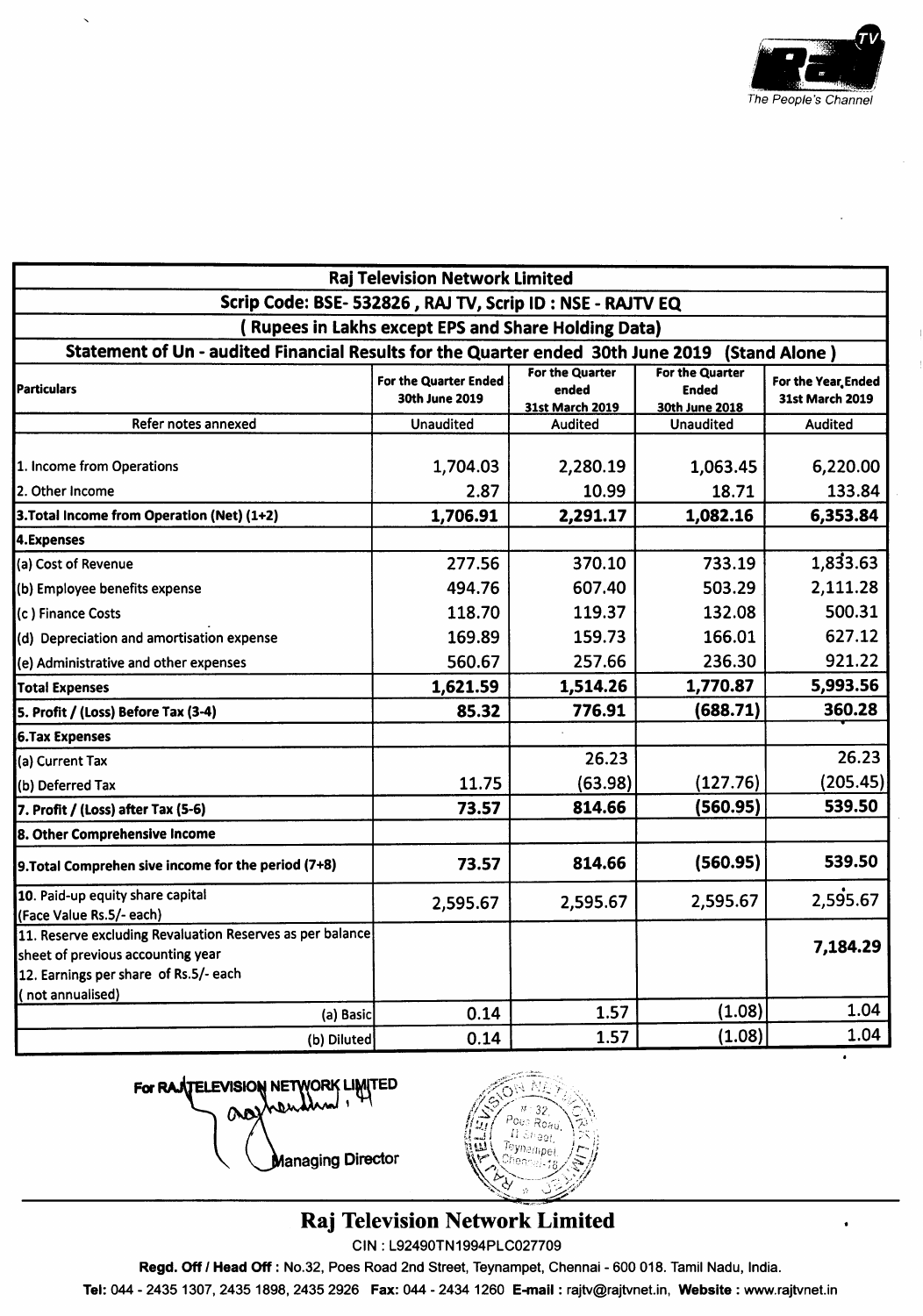

### NOTES FORMING PART OF STATEMENT OF PROFIT AND LOSS

#### FOR THE QUARTER ENDED 30.06.2019

- 1. The above vnaudited financial results for the quarter ended June 30, 2Ol9 have been reviewed by the Audit Committee and approved by the Board of Directors at their meeting held on August 10, 2019.
- 2. The Company's operations predominantly rclate to a single segment, Media and Entertainment.
- 3. Tlre above disclosed unaudited financial results have been subjected to limited reviewed by the statutory auditors of the company.
- 4. The figures for the quarter ended June 30, 2019 are the balancing figures in respect of the full financial year ended March 3l,2Ol9 and audited quarter ended financials March 31, 2019 & Unaudited quarter ended June 30, 2019 which was subjected to limited review.
- 5. Comparative period figures have been regrouped / reclassified wherever necessary to conform to current periods'classification.

For Raj Telexision Network Limited Iliad : an' Raajhendhrah M Chairman and Managing Director



## Raj Television Network Limited

ctN 192490TN1994P1C027709

Regd. Off / Head Off : No.32, Poes Road 2nd Street, Teynampet, Chennar 600 018 Tamil Nadu. India Tel: 044 2435 1307 2435 1898 2435 2926 Fax: 044 2434 1260 E-mail : raitv@rajtvnet.in Website : www.rajtvnet.in